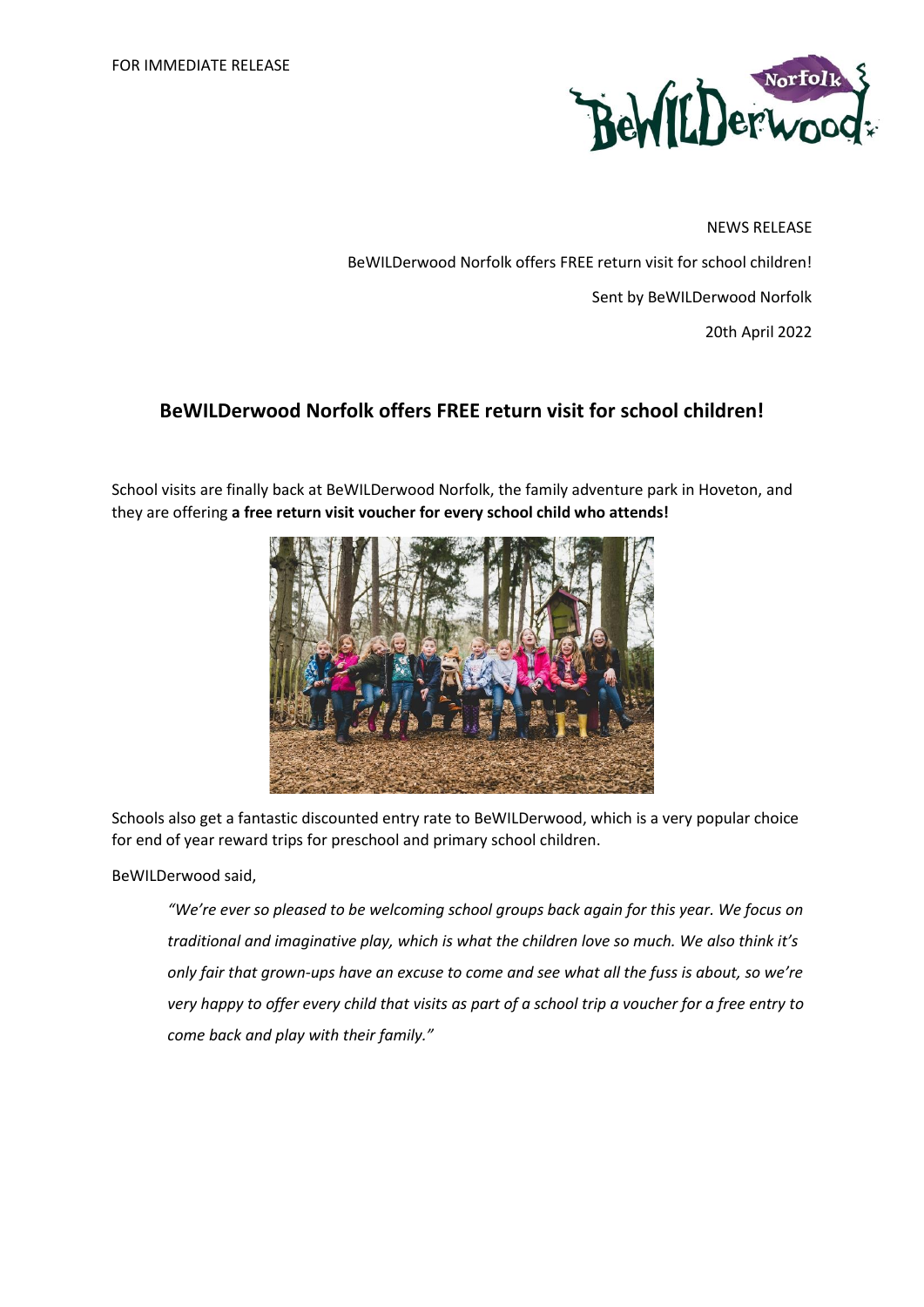

The park is based on a series of enchanting stories and characters, which can be integrated into any trip to BeWILDerwood. There's a whole range of literacy and performing arts fun to be had as interactive storytelling sessions bring the story 'A Boggle at BeWILDerwood' to life. With multiple interactive shows on each day, they are sure to get the audience on their feet. Visitors can also try their hand at arts and crafts, making something extra special to take home.



As well as storytelling and crafts, the natural woodland setting offers the opportunity to explore a range of subjects such as science, maths and geography – simply grab a map to explore the terrain or keep a beady eye out for the wildlife that lives in the woods. It's also the perfect setting to challenge balance and coordination skills, incorporating physical education as students (and teachers!) climb, clamber and play in the woods.

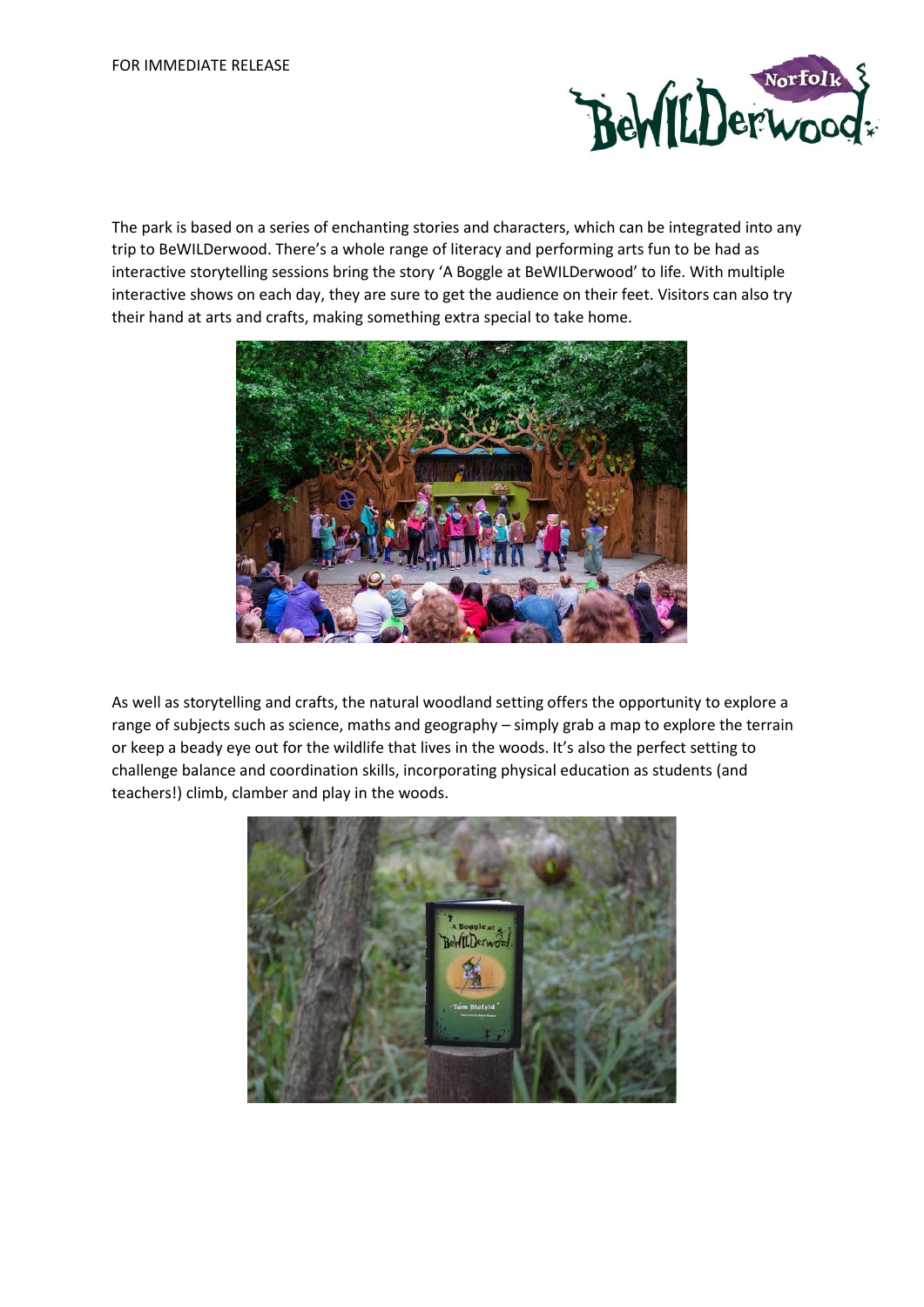

The team encourage visitors to read the BeWILDerwood books before or after visiting to bring the magic of BeWILDerwood to life at home or in the classroom. These can be purchased online or whilst onsite and make the perfect pre or post visit activity at school.



School visits must be booked in Norfolk term time and require a minimum of 15 paying visitors to qualify for the discounted rate. The park offers 1 free adult for every 5 children. School rates are £10 per child and for any additional adults.

So, if you're a preschool or primary school teacher on the hunt for the perfect trip to reward your little explorers, look no further! BeWILDerwood has more information to help you plan a hassle-free trip on their website[: https://norfolk.bewilderwood.co.uk/schools-groups/schools/](https://norfolk.bewilderwood.co.uk/schools-groups/schools/)

Alternatively, you can contact their 'Office Twiggles' by emailing yoohoonorfolk@bewilderwood.co.uk or calling 01692 633033 to receive a booking form.

ENDS.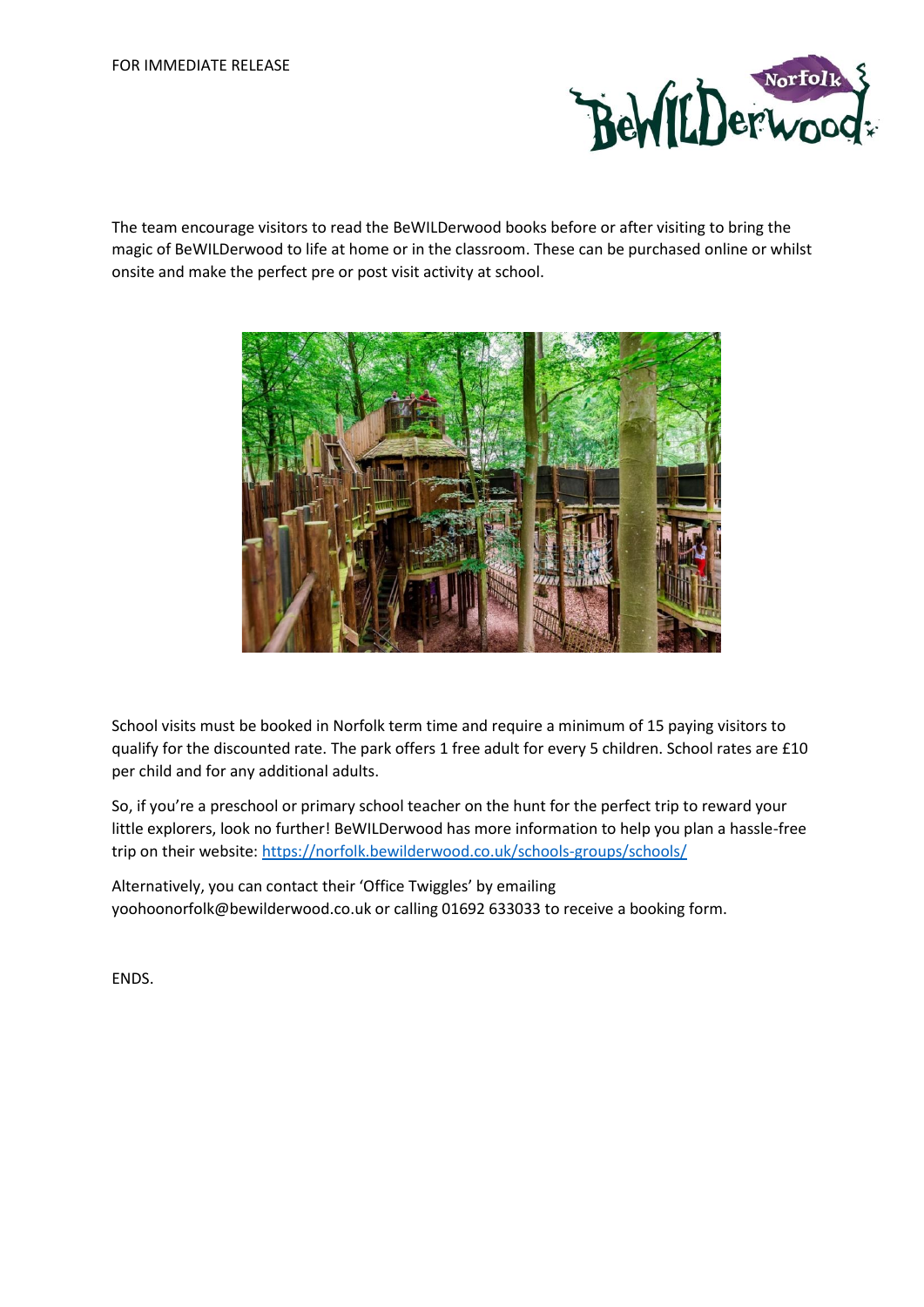

#### **Editor Notes:**

## **About BeWILDerwood:**

BeWILDerwood is a WILD and imaginative adventure park with magical treehouses and a hint of intriguing characters, bringing a curious difference to the Norfolk Broads. The setting for the book, 'A Boggle at BeWILDerwood' by local children's author Tom Blofeld, BeWILDerwood is a wonderful, mystical land of brave, adventurous creatures who you may never see anywhere else in our world.



Beautifully designed in keeping with its natural surroundings, BeWILDerwood Norfolk is truly an enchanted place. Unlike other attractions, there are no noisy rides, no electronics and no junk food!

The 20-acre adventure park, which first opened in May 2007, is filled with zip lines, slides, mazes and lots of climbing through magical tree houses, as well as an array of special events throughout the year. Parents and grandparents are encouraged to play alongside their children, and whilst the Telegraph rates it as one of the top destinations to visit with under 16 years old in the UK, ALL of the family can run WILD in the beautiful, canopied forest.

BeWILDerwood opened their second site in Cheshire in April 2021, which has been hugely successful and continues to welcome a whole new audience to its unique, creative and WILD world.

# **Opening Date and Times:**

Open from 12<sup>th</sup> February 2022 10am - 5pm. See website for seasonal opening dates: <https://norfolk.bewilderwood.co.uk/plan-your-day/opening-times-prices/>